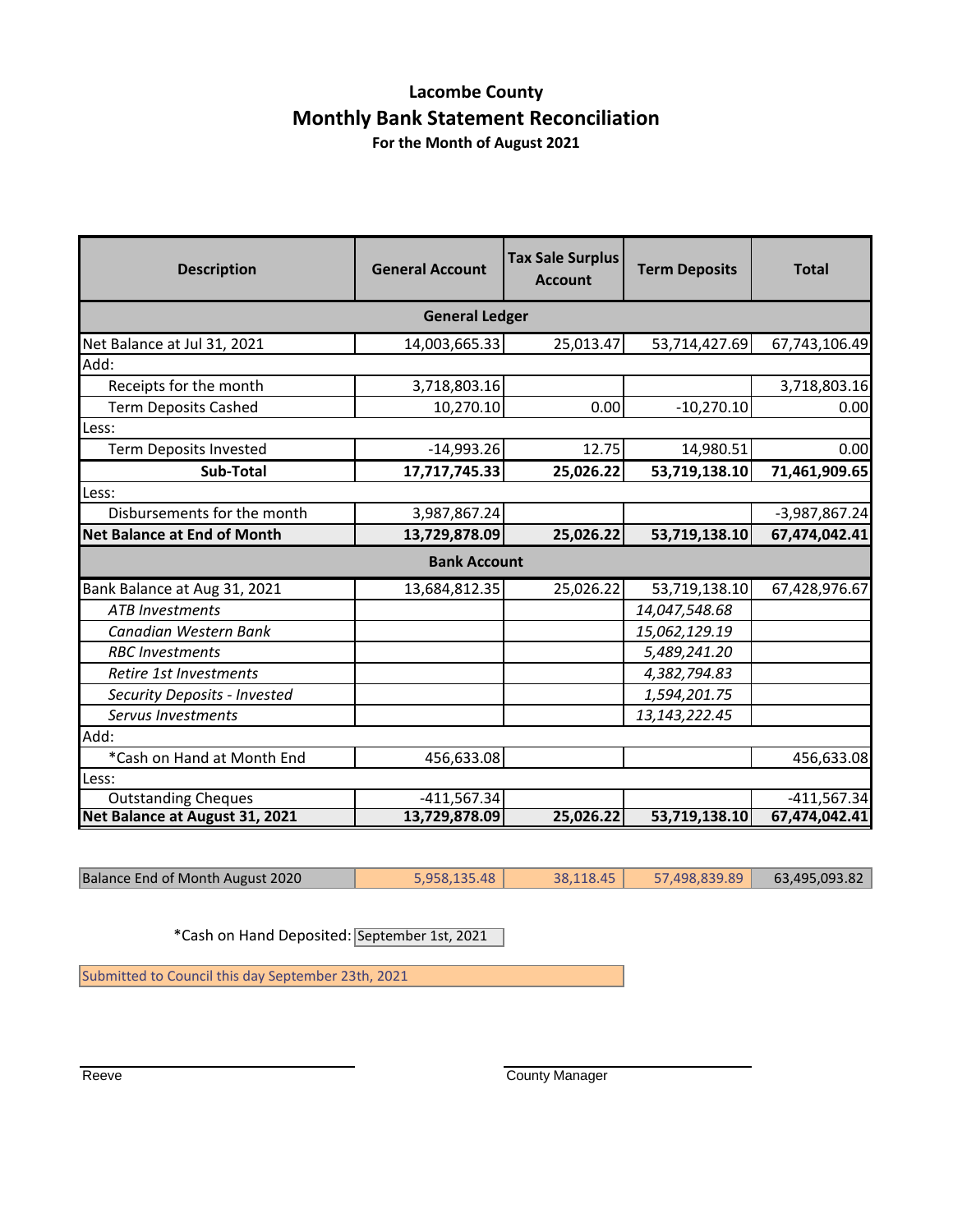# **Lacombe County Receipts**

### **For the Month of August 2021**

| <b>Receipt Type</b>                        | <b>Sub-Total</b> | <b>Total Amount</b> |
|--------------------------------------------|------------------|---------------------|
| <b>Cash Register Receipts</b>              |                  | 2,571,884.98        |
| <b>Electronic Receipts</b>                 |                  | 894,112.38          |
| <b>Tax TIPPS Receipts</b>                  |                  | 187,131.13          |
| <b>Utility DEFT Receipts</b>               |                  | 14,952.07           |
| <b>Total Investment Interest Receipts:</b> |                  | 22,163.38           |
| <b>General Account Interest</b>            | 7,170.12         |                     |
| Security Deposits - Interest Compound      | 366.88           |                     |
| Security Deposit - Interest Earned         | 6.22             |                     |
| ATB GIC Investments - Interest Compound    | 7,765.93         |                     |
| <b>CWB Investments - Interest Compound</b> | 6,841.48         |                     |
| Tax Sales Surplus Interest                 | 12.75            |                     |
| <b>Total Miscellaneous Receipts:</b>       |                  | 28,559.22           |
| Alberta Government - FCSS Grant July       | 25,304.00        |                     |
| Alberta Government - Justice Fines         | 2,058.00         |                     |
| <b>ATCO Franchise Fees</b>                 | 1,190.76         |                     |
| <b>Royalty Payments</b>                    | 6.46             |                     |
| <b>Total Receipts</b>                      | 3,718,803.16     |                     |

| <b>Cash on Hand</b>                     |            |
|-----------------------------------------|------------|
| Cash and Cheque Deposit                 | 389,451.63 |
| Interac Deposit and Credit Card Payment | 11,460.60  |
| EFT-Deposit                             | 55,720.85  |
| <b>Total Cash on Hand</b>               | 456,633.08 |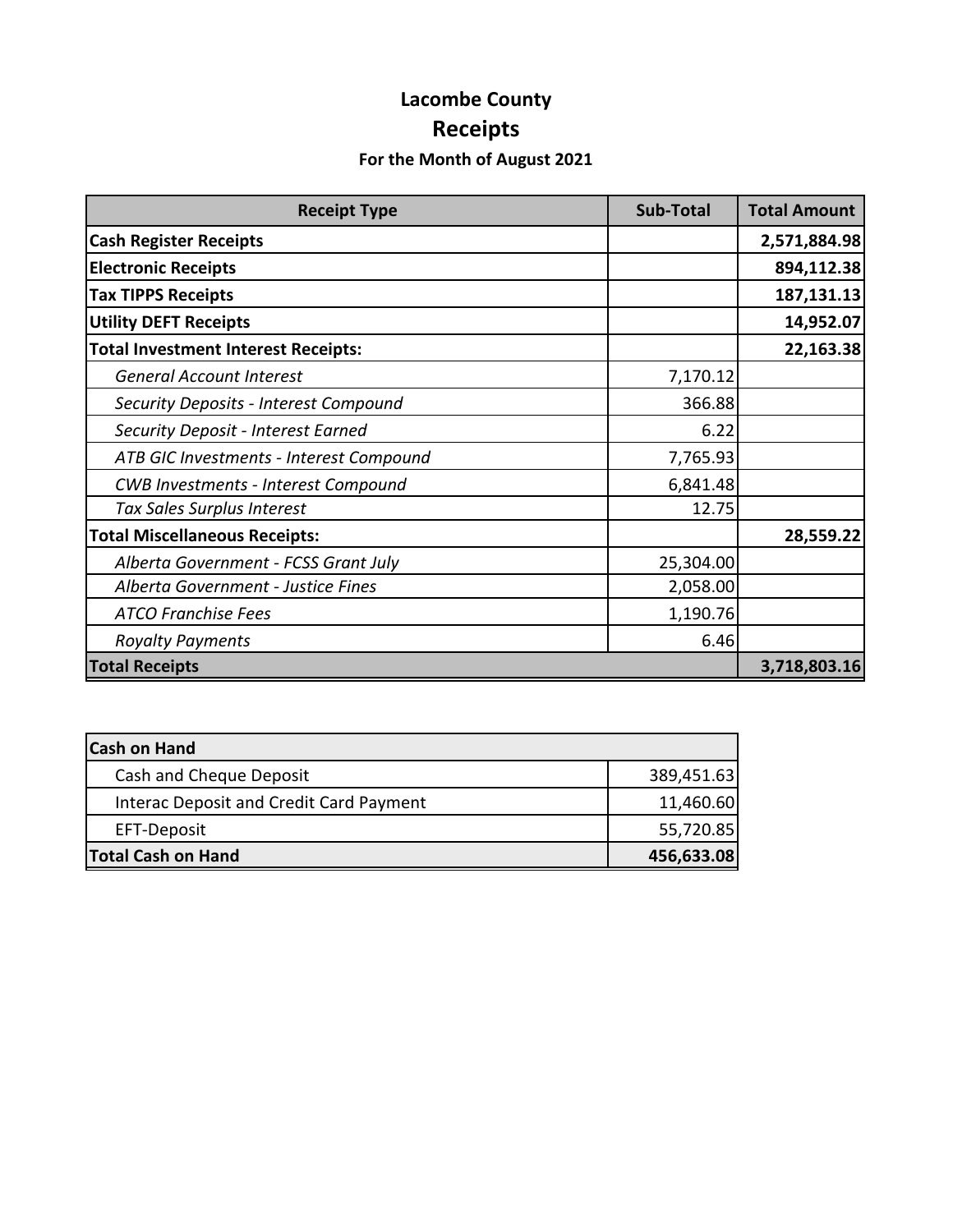### **Lacombe County Disbursements**

#### **For the Month of August 2021**

| <b>Disbursement Type</b>                      | <b>Sub-Total</b> | <b>Total Amount</b> |
|-----------------------------------------------|------------------|---------------------|
| <b>Total Cheques Issued:</b>                  |                  | 3,739,009.96        |
| Payroll Cheques Issued                        | 731,140.62       |                     |
| <b>Payroll Cheques Cancelled</b>              | 0.00             |                     |
| <b>General Cheques Issued</b>                 | 3,007,869.34     |                     |
| <b>General Cheques Cancelled</b>              | 0.00             |                     |
| <b>Total Miscellaneous Disbursments:</b>      |                  | 248,857.28          |
| <b>Bank Charge Electronic Payment Service</b> | 130.60           |                     |
| Canada Post                                   | 3,192.02         |                     |
| <b>Health Spending</b>                        | 4,387.62         |                     |
| <b>Interac Fees</b>                           | 13.93            |                     |
| <b>Interac Machine Rental</b>                 | 36.75            |                     |
| <b>LAPP Payment August</b>                    | 129,857.21       |                     |
| <b>NSF DEFT Payment</b>                       | 145.76           |                     |
| <b>NSF TIPPS Payment</b>                      | 956.48           |                     |
| <b>US Bank</b>                                | 11,732.91        |                     |
| <b>Victor Premium</b>                         | 70,654.79        |                     |
| <b>WCB Payment</b>                            | 27,749.21        |                     |
| <b>Total Disbursements</b>                    |                  | 3,987,867.24        |

| <b>Outstanding Cheques</b> | 411,567.34 |
|----------------------------|------------|
| <b>Outstanding Payroll</b> | 0.00       |
| <b>Total O/S Cheques</b>   | 411,567.34 |